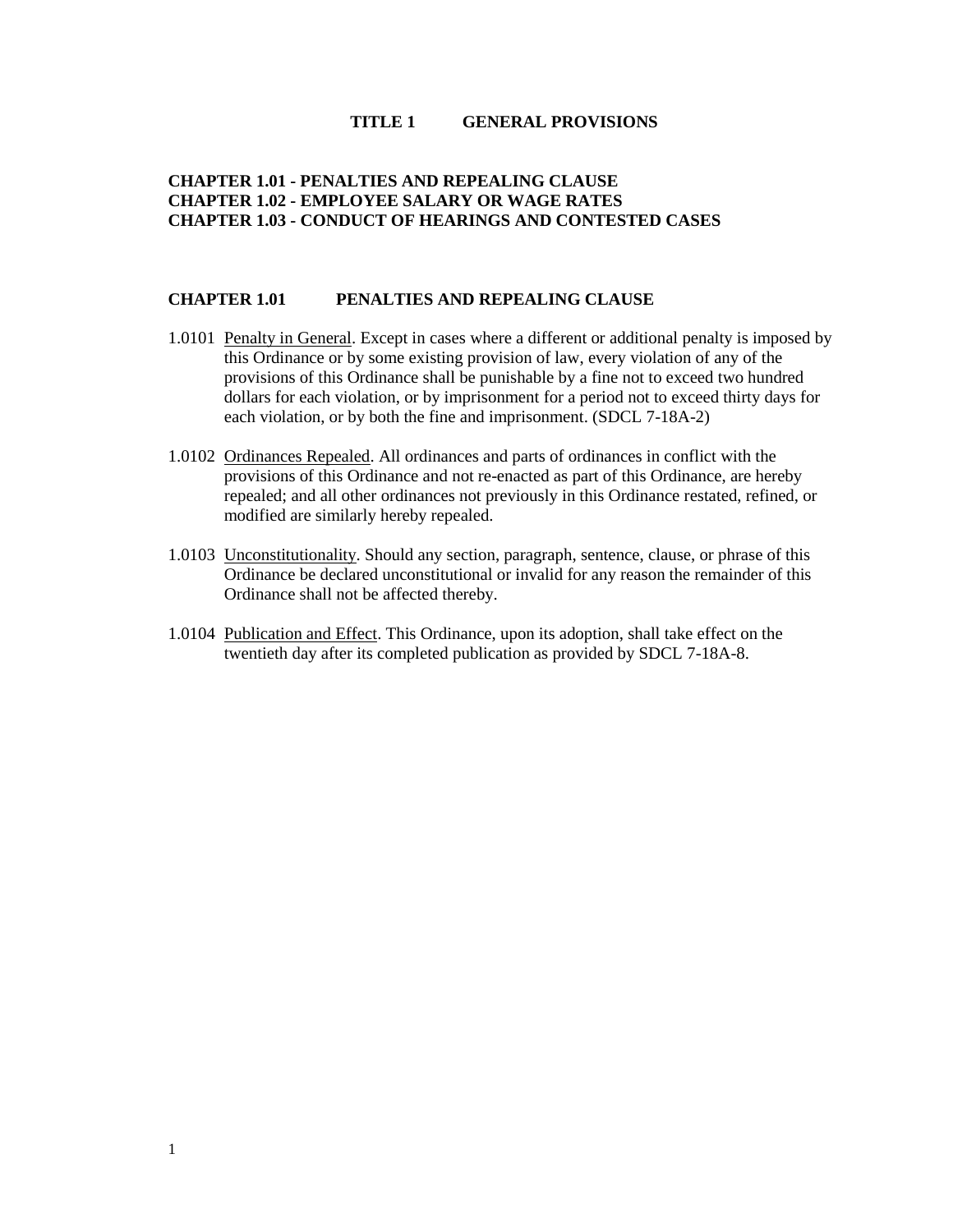# <span id="page-1-0"></span>**CHAPTER 1.02 EMPLOYEE SALARY OR WAGE RATES**

<span id="page-1-1"></span>1.0201 Salaries and Wage Rates Set by Board of County Commissioners. Salaries and wage rates may be annually or at such other times altered, modified, changed, or increased by the Board of County Commissioners, with said change spread in the Official Minutes.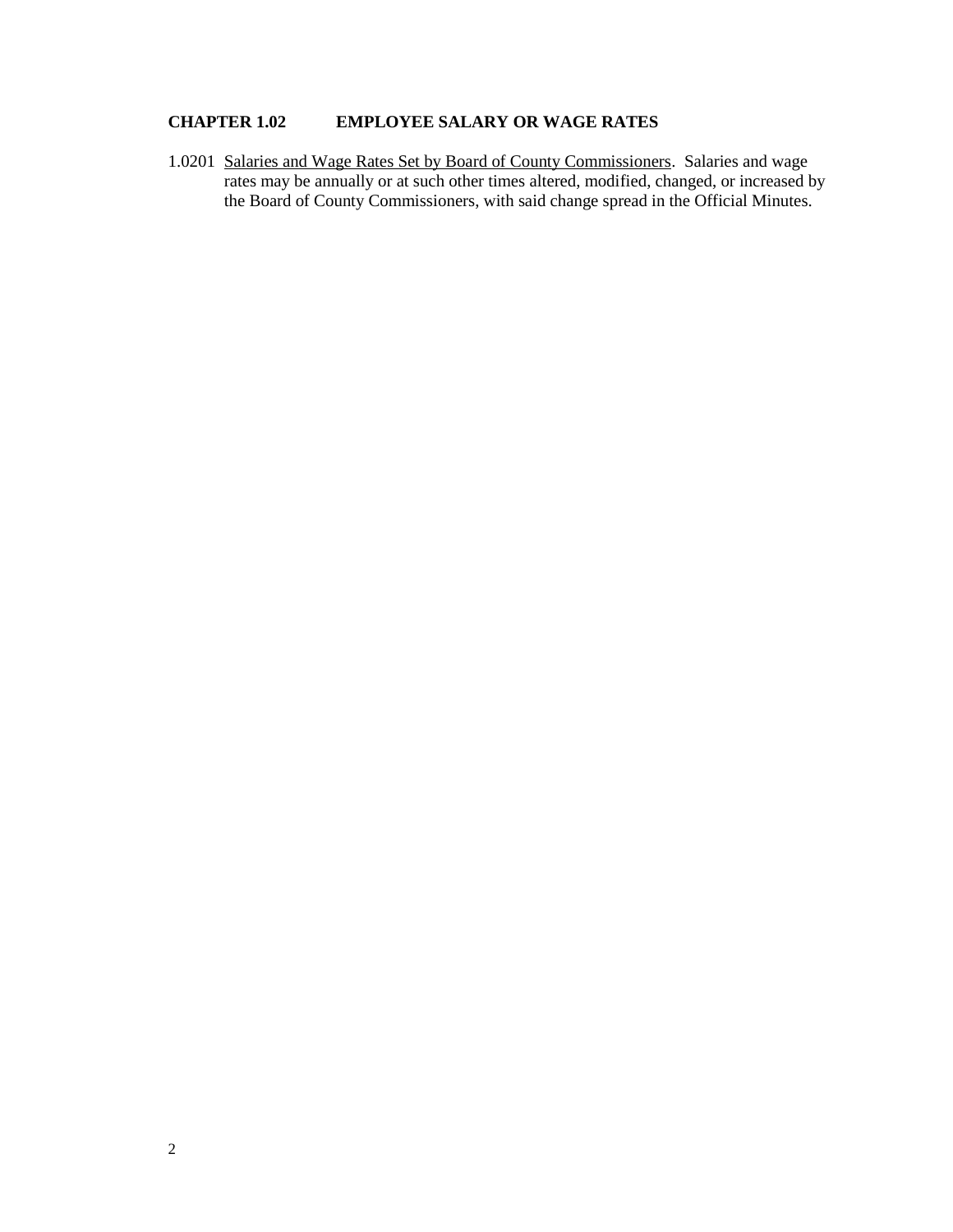#### **CHAPTER 1.03 - CONDUCT OF HEARINGS AND CONTESTED CASES**

- 1.0301 Purpose: Unless otherwise provided in these ordinances, the conduct of any contested hearing or appeal before any administrative body or board of Brown County or before the Brown County Commissioners shall be conducted in accordance with the procedures set forth in this ordinance.
- 1.0302 Notice: In any appeal, or hearing on a contested case, before any agency or board of Brown County the notice of appeal, or the notice in a contested case, shall include:
	- 1. A statement of the time, place and nature of the hearing;

2. A statement of the legal authority and jurisdiction under which the hearing is to be held;

3. A reference to the particular sections of the statues, ordinances and rules involved;

4. A short and plain statement of the matters asserted. If the agency or other party is unable to state the matters in detail at the time the notice is served, the initial notice may be limited to a statement of the issues involved. Thereafter, upon application, a more definite and detailed statement shall be furnished.

5. If the matter is an appeal to the Brown County Commission there shall be included copies of any finding, conclusions or order of any agency from which the decision is being appealed together with a copy of any transcript of any record or minutes of any proceedings of such agency;

6. A statement of any action authorized by law, which may affect the parties, as a result of any decision made at the hearing, whether it be the revocation of a license, the assessment of a fine, or other effect;

7. If the proceeding is an adversary hearing, a statement that the hearing is an adversary proceeding and that a party has the right at the hearing, to be present, to be represented by a lawyer, and that these and other due process rights will be forfeited if they are not exercised at the hearing;

8. A statement, if applicable, that the decision based on the hearing may be appealed to the circuit court and the State Supreme Court as provided by law.

- 1.0303 Rights of Parties at Hearings on Contested Cases. Opportunity shall be afforded all parties to respond and present evidence on issues of fact and argument on issues of law or policy. A party to a contested case proceeding may appear in person or by counsel, or both, may be present during the giving of all evidence, may have reasonable opportunity to inspect all documentary evidence, may examine and cross-examine witnesses, may present evidence in support of his interest, and may have subpoenas issued to compel attendance of witnesses and production of evidence in his behalf.
- 1.0304 Rules of Evidence in Contested Cases. In contested cases:

1. Irrelevant, incompetent, immaterial, or unduly repetitious evidence shall be excluded. The rules of evidence as applied under statutory provisions and in the trial of civil cases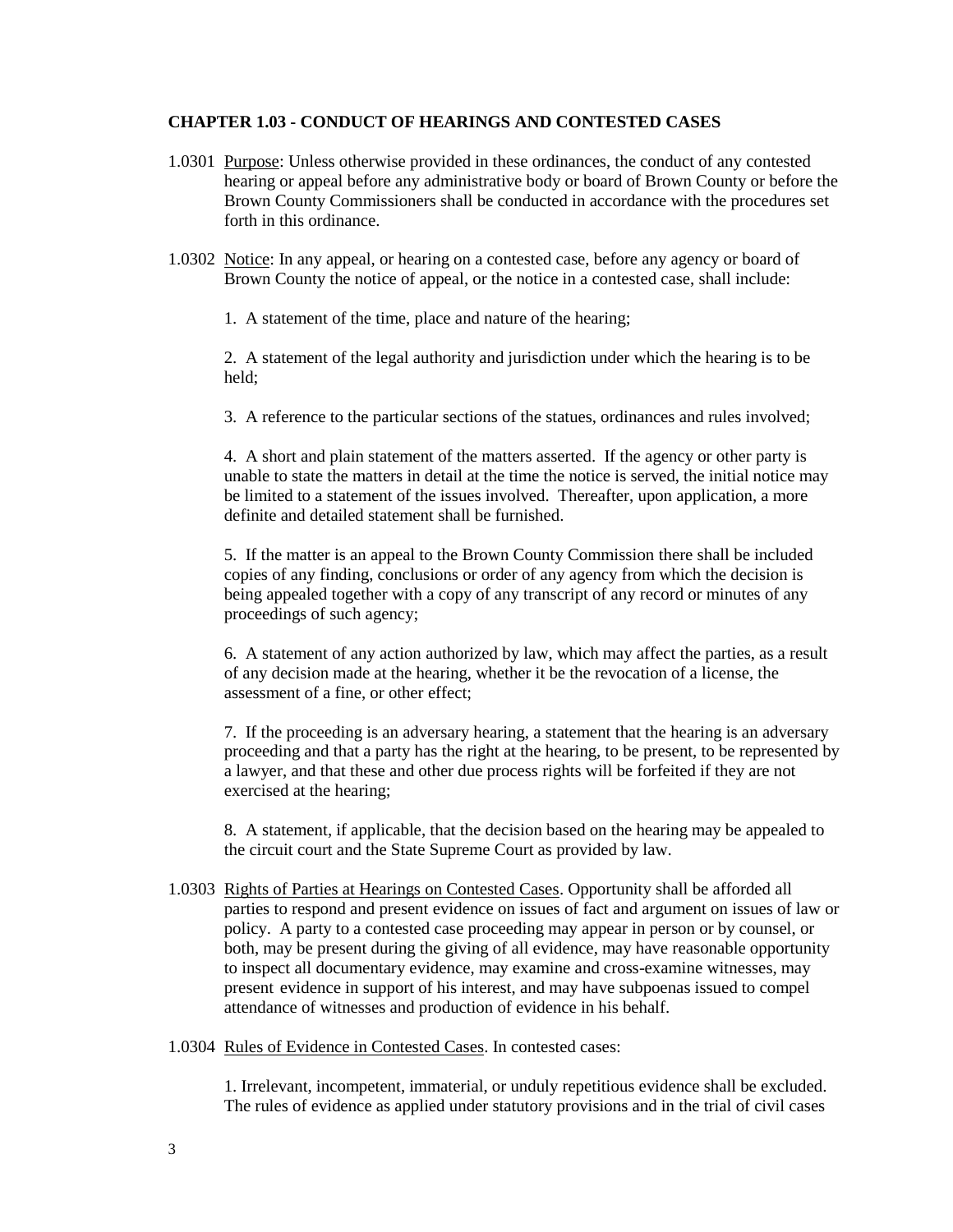in the circuit courts of this state, or as may be provided in statutes relating to the specific agency, shall be followed. When necessary to ascertain facts not reasonably susceptible of proof under those rules, evidence not otherwise admissible thereunder may be admitted except where precluded by statute if it is a type commonly relied upon by reasonably prudent persons in the conduct of their affairs. Agencies shall give effect to the rules of privilege recognized by law. Objections to evidentiary offers may be made and shall be noted in the record. Subject to these requirements, when a hearing will be expedited and the interest of the parties will not be prejudiced substantially, any part of the evidence may be received in written form.

2. A party may conduct cross-examinations required for a full and true disclosure of the facts.

3. Notice may be taken of judicially cognizable facts. In addition, notice may be taken of generally recognized technical or scientific facts within the agency's specialized knowledge. Parties present at the hearing shall be informed of the matters to be noticed, and those matters shall be noted in the record, referred to therein, or appended thereto. Any such party shall be given a reasonable opportunity on request to refute the officially noticed matters by evidence or by written or oral presentation of authority, the manner of such refutation to be determined by the agency.

- 1.0305 Transcript Minutes in Lieu of Transcript. Whenever a party requests in writing that oral proceedings be transcribed, a verbatim record of all proceedings and testimony shall be kept by the agency/board. Unless otherwise provided by law the agency/board shall not be required to transcribe the record unless the requesting party tenders and pays the reasonable cost thereof. If transcribed, a copy of the record shall be furnished to any other party to the hearing at the request and expense of such requesting party. If no verbatim record is transcribed, the agency or commission shall prepare minutes of the hearing. The minutes shall consist of a written summary of the evidence and proceedings.
- 1.0306 Expert Opinion Evidence. In any contested case, it shall be the responsibility of the parties to supply expert opinion and/or testimony when necessary to meet the respective burdens of proof. Experts may be appointed by the agency/board with the costs being assessed against the parties.
- 1.0307 Master/Hearing Examiner. The agency or board involved, whichever the case may be, may appoint a hearing examiner which shall preside over the conduct of the hearing. The board or agency involved may also appoint an expert to act as a special master who shall make recommendations and findings to the agency/board for their consideration. Neither the agency nor the board is bound by any findings or recommendations made by the Master. The costs and expenses of either or both the hearing examiner and the master may be assessed against the litigants, appellants or petitioners, whatever the particular designation may be.
- 1.0308 Arbitration. Any appellant, petitioner, party or litigant may, in lieu of appearing before any formal proceedings before the Brown County Board of Commissioners or its subordinate agencies and boards, submit to binding arbitration by unanimous consent of all interested parties.